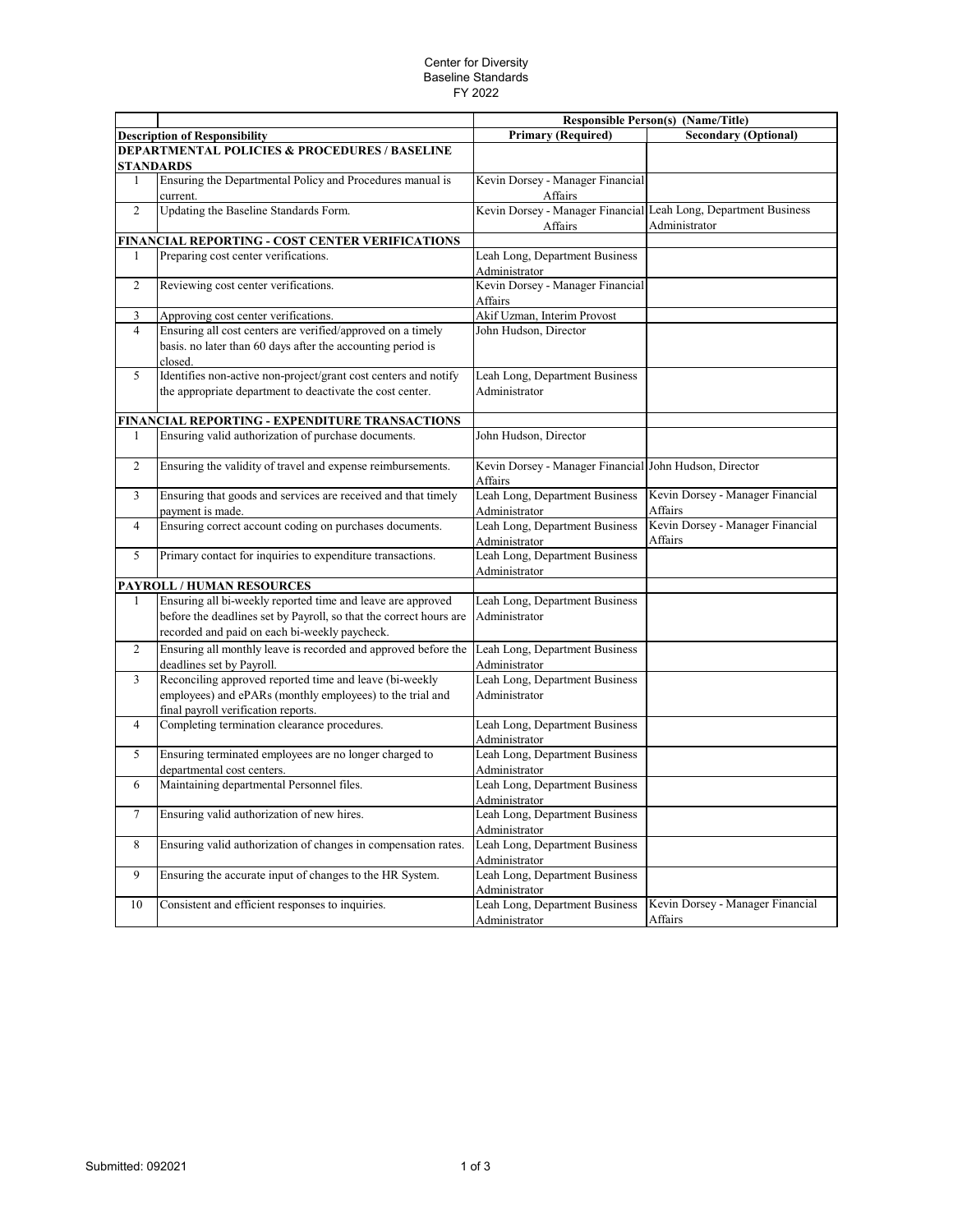## Center for Diversity Baseline Standards FY 2022

|                      |                                                                                                                                                                                                | <b>Responsible Person(s) (Name/Title)</b>                         |                                             |  |  |  |
|----------------------|------------------------------------------------------------------------------------------------------------------------------------------------------------------------------------------------|-------------------------------------------------------------------|---------------------------------------------|--|--|--|
|                      | <b>Description of Responsibility</b>                                                                                                                                                           | <b>Primary (Required)</b>                                         | <b>Secondary (Optional)</b>                 |  |  |  |
| <b>CASH HANDLING</b> |                                                                                                                                                                                                |                                                                   |                                             |  |  |  |
| 1                    | Collecting cash, checks, etc.                                                                                                                                                                  | Leah Long, Department Business<br>Administrator                   |                                             |  |  |  |
| 2                    | Prepares Departmental Deposit Form.                                                                                                                                                            | Leah Long, Department Business<br>Administrator                   |                                             |  |  |  |
| 3                    | Approves Departmental Deposit Form.                                                                                                                                                            | Akif Uzman, Interim Provost                                       |                                             |  |  |  |
| $\overline{4}$       | Transports deposit to the Cashiers Office.                                                                                                                                                     | Leah Long, Department Business<br>Administrator                   |                                             |  |  |  |
| 5                    | Preparing Journal Entries.                                                                                                                                                                     | Kevin Dorsey - Manager Financial<br>Affairs                       |                                             |  |  |  |
| 6                    | Verifying deposits posted correctly in the Finance System.                                                                                                                                     | Leah Long, Department Business<br>Administrator                   |                                             |  |  |  |
| $\overline{7}$       | Adequacy of physical safeguards of cash receipts and<br>equivalent.                                                                                                                            | Leah Long, Department Business<br>Administrator                   |                                             |  |  |  |
| 8                    | Ensuring deposits are made timely.                                                                                                                                                             | Akif Uzman, Interim Provost                                       |                                             |  |  |  |
| 9                    | Ensuring all employees who handle cash have completed Cash<br>Security Procedures or Cash Deposit and Security Procedures<br>training.                                                         | Akif Uzman, Interim Provost                                       |                                             |  |  |  |
| 10                   | Updating Cash Handling Procedures as needed.                                                                                                                                                   | Akif Uzman, Interim Provost                                       |                                             |  |  |  |
| 11                   | Consistent and efficient responses to inquiries.                                                                                                                                               | Leah Long, Department Business<br>Administrator                   |                                             |  |  |  |
|                      | PETTY CASH                                                                                                                                                                                     |                                                                   |                                             |  |  |  |
| 1                    | Preparing petty cash disbursements.                                                                                                                                                            | NA                                                                |                                             |  |  |  |
| $\overline{2}$       | Ensuring petty cash disbursements are not for more than \$100.                                                                                                                                 | NA                                                                |                                             |  |  |  |
| 3                    | Ensuring petty cash disbursements are made for only authorized NA<br>purposes.                                                                                                                 |                                                                   |                                             |  |  |  |
| $\overline{4}$       | Approving petty cash disbursements.                                                                                                                                                            | <b>NA</b>                                                         |                                             |  |  |  |
| 5                    | Replenishing the petty cash fund timely.                                                                                                                                                       | NA                                                                |                                             |  |  |  |
| 6                    | Ensuring the petty cash fund is balanced after each<br>disbursement.                                                                                                                           | NA                                                                |                                             |  |  |  |
|                      | <b>CONTRACT ADMINISTRATION</b>                                                                                                                                                                 |                                                                   |                                             |  |  |  |
| 1                    | Ensuring departmental personnel comply with contract<br>administration policies/procedures.                                                                                                    | Akif Uzman, Interim Provost                                       | Kevin Dorsey - Manager Financial<br>Affairs |  |  |  |
|                      | PROPERTY MANAGEMENT                                                                                                                                                                            |                                                                   |                                             |  |  |  |
| 1                    | Performing the annual inventory.                                                                                                                                                               | Leah Long, Department Business<br>Administrator                   |                                             |  |  |  |
| $\overline{c}$       | Ensuring the annual inventory was completed correctly.                                                                                                                                         | Leah Long, Department Business<br>Administrator                   |                                             |  |  |  |
| 3                    | Tagging equipment.                                                                                                                                                                             | <b>Information Technology</b>                                     |                                             |  |  |  |
| $\overline{4}$       | Approving requests for removal of equipment from campus.                                                                                                                                       | Jerry Johnson, AVP Faculty and<br>Research and Sponsored Programs |                                             |  |  |  |
|                      | <b>DISCLOSURE FORMS</b>                                                                                                                                                                        |                                                                   |                                             |  |  |  |
| 1                    | Ensuring all employees with purchasing influence complete the<br>annual Related Party disclosure statement online.                                                                             | Leah Long, Department Business<br>Administrator                   |                                             |  |  |  |
| 2                    | Ensuring all full time, benefits eligible, exempt faculty and staff<br>complete the Consulting disclosure statement online.                                                                    | Leah Long, Department Business<br>Administrator                   |                                             |  |  |  |
| 3                    | Ensuring that all Principal and Co-Principal Investigators<br>complete the annual Conflict of Interest disclosure statement for Administrator<br>the Office of Research and Sponsored Programs | Leah Long, Department Business                                    |                                             |  |  |  |
|                      | RESEARCH ADMINISTRATION                                                                                                                                                                        |                                                                   |                                             |  |  |  |
| 1                    | Verifies that all grant cost centers contain positive budgetary<br>balances.                                                                                                                   | NA                                                                |                                             |  |  |  |
|                      |                                                                                                                                                                                                |                                                                   |                                             |  |  |  |